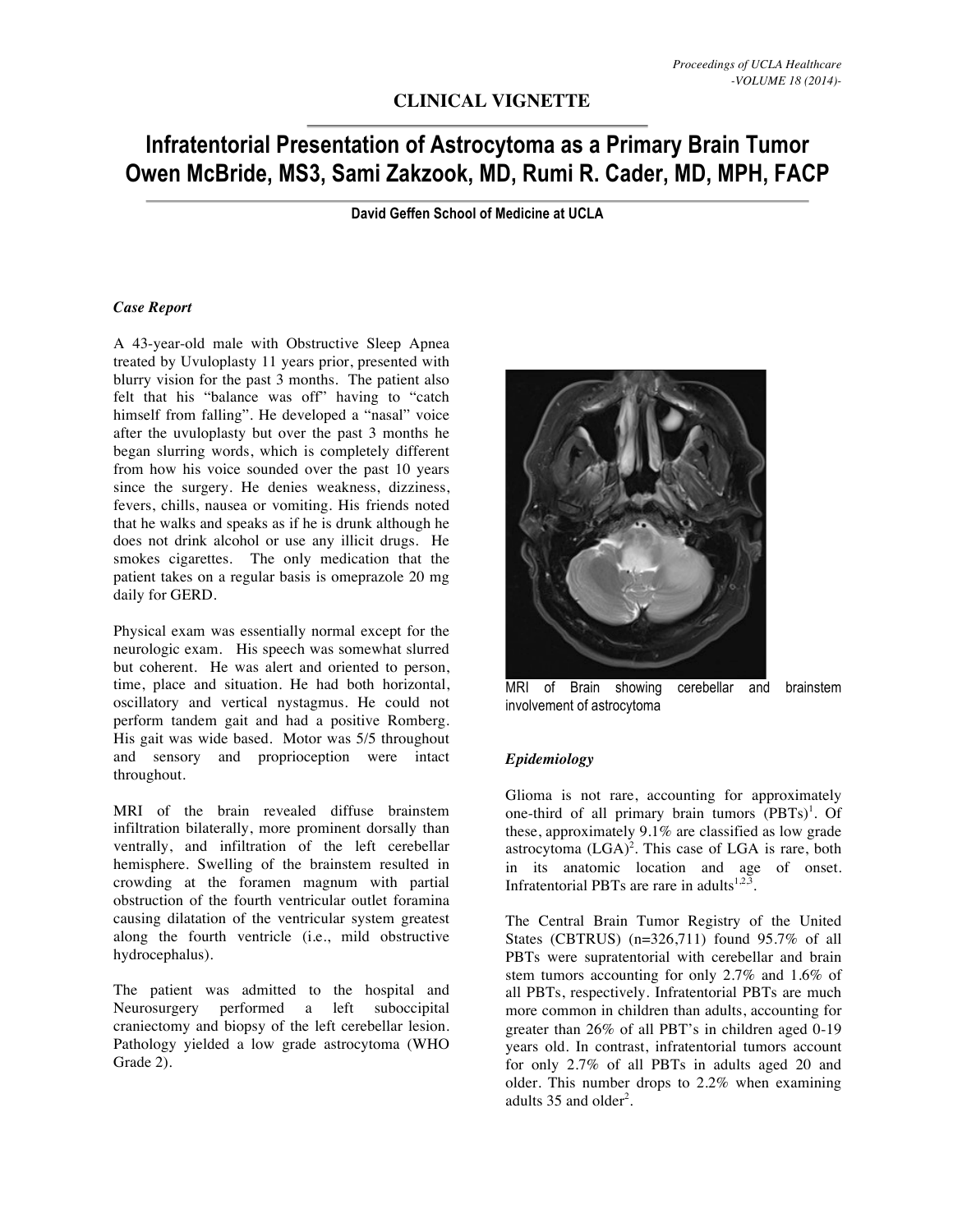In a review of  $1,283$  adult  $(>18$  years) patients diagnosed with glioma, Strauss et. al. reported that only 4.4% (n=57) were posterior fossa tumors with 18 (31.5%) of these classified as primary cerebellar tumors and 21 classified as primary brainstem tumors (37%) . The median age at diagnosis was 40 years (range 19-81 years). Of 57 patients ,12 had grade II astrocytoma. 11 of these were classified as brainstem, and 1 as cerebellar<sup>1</sup>.

Both astrocytomas and infratentorial PBTs are more common in men than women<sup>2</sup>.

## *Discussion*

The rotatory nystagmus and blurry vision seen in our patient can be explained by tumor involvement of the brainstem into the medulla and medial longitudinal fasciculus. The wide base gait and speech abnormalities are explained by cerebellar involvement giving cerebellar ataxia and cerebellar dysarthria.

Neurosurgery felt surgical cure was not possible given the location of the tumor. Radiation oncology recommended fractionated external beam radiation therapy. Hematology/Oncology concurred, given the low grade astrocytoma. The patient continued on radiation therapy and was doing well at the time of this article.

Surgical resection of low-grade gliomas (LGGs) has been shown to improve overall survival (OS) with greater benefit seen in those patients with full versus partial resection  $3,4$ . Some studies suggest more complete resection may prevent disease progression to a high grade glioma but this evidence is inconclusive $3,4$ 

Use of early radiation therapy for LGGs, as opposed to waiting for progression to initiate therapy, was established by the EORTC randomized controlled trial that showed an increase in progression free survival (PFS) (5.3 years vs. 3.4 years) despite failing to show a significant improvement in OS (7.4 years vs.  $7.2 \text{ years}$ <sup>5</sup>. This increase in PFS has been confirmed in multiple subsequent trials and is radiation therapy is now a standard treatment for  $LGGs<sup>4</sup>$ .

The role of chemotherapy in the management of LGGs remains unclear and until recently these tumors have been considered resistant to medical therapy<sup>3,6</sup>. A Radiation Therapy Oncology Group

(RTOG) study is currently examining radiation therapy alone vs. radiation therapy plus chemotherapy (procabazine, lomustine, and vincristine) in 251 adults who were either aged 40 years or older or with subtotal resection of  $LGG<sup>7</sup>$ . Improvements in both PFS and OS (13.3 years vs. 7.8) years have been observed with adjuvant chemotherapy<sup>6,7</sup>. A similar trial by RTOG on the benefit of adjuvant temozolamide therapy on LGGs is ongoing and preliminary results show a 3 year OS of  $73.1\%$ <sup>6</sup>.

Although treatment of LGGs in adults is well established in the literature, treatment of infratententorial LGGs, and specifically LGAs, is poorly understood. Recently, however, Bagley et al<sup>8</sup> found that patients with cerebellar grade II gliomas had a more favorable OS than those with supratentorial grade II gliomas. This interesting finding suggests that the disease course of infratentorial LGGs in adults differs from that of supratentorial tumors, with need for additional studies.

## **REFERENCES**

- 1. **Strauss I, Jonas-Kimchi T, Bokstein F, Blumenthal D, Roth J, Sitt R, Wilson J, Ram Z**. Gliomas of the posterior fossa in adults. *J Neurooncol*. 2013 Dec;115(3):401-9. doi: 10.1007/s11060-013-1231-2. Epub 2013 Aug 27. PubMed PMID: 23979683.
- 2. **Ostrom QT, Gittleman H, Farah P, Ondracek A, Chen Y, Wolinsky Y, Stroup NE, Kruchko C, Barnholtz-Sloan JS**. CBTRUS statistical report: Primary brain and central nervous system tumors diagnosed in the United States in 2006-2010. *Neuro Oncol*. 2013 Nov;15 Suppl 2:ii1-56. doi: 10.1093/neuonc/not151. PubMed PMID: 24137015; PubMed Central PMCID: PMC3798196.
- 3. **Sanai N, Chang S, Berger MS**. Low-grade gliomas in adults. *J Neurosurg*. 2011 Nov;115(5):948-65. doi: 10.3171/2011.7.JNS101238. Review. PubMed PMID: 22043865.
- 4. **Pedersen CL, Romner B**. Current treatment of low grade astrocytoma: a review. *Clin Neurol Neurosurg*. 2013 Jan;115(1):1-8. doi: 10.1016/j.clineuro.2012.07.002. Epub 2012 Jul 21. Review. PubMed PMID: 22819718.
- 5. **van den Bent MJ, Afra D, de Witte O, Ben Hassel M, Schraub S, Hoang-Xuan K, Malmström PO, Collette L, Piérart M, Mirimanoff R, Karim AB**; EORTC Radiotherapy and Brain Tumor Groups and the UK Medical Research Council. Long-term efficacy of early versus delayed radiotherapy for low-grade astrocytoma and oligodendroglioma in adults: the EORTC 22845 randomised trial. *Lancet*. 2005 Sep 17-23;366(9490):985- 90. Erratum in: Lancet. 2006 Jun 3;367(9525):1818. PubMed PMID: 16168780.
- 6. **Ahluwalia MS, Chang SM**. Medical therapy of gliomas. *J Neurooncol*. 2014 Jul 2. [Epub ahead of print] PubMed PMID: 24986089.
- 7. **Shaw EG, Wang M, Coons SW, Brachman DG, Buckner JC, Stelzer KJ, Barger GR, Brown PD, Gilbert MR,**